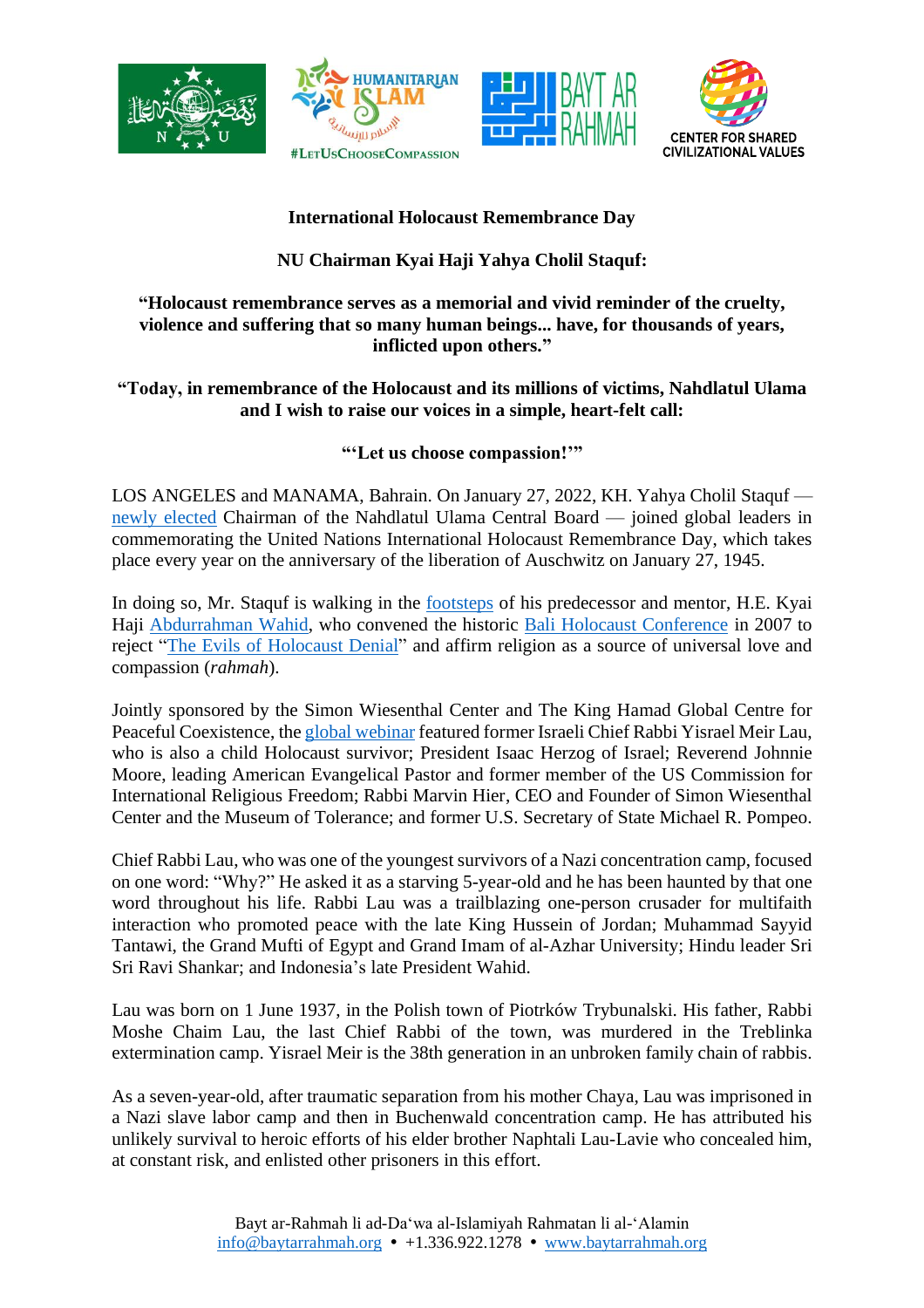In 1945, Yisrael Meir was freed from the Buchenwald concentration camp. He became a poster child for miraculous survival, and the inhumanity of the Nazi regime, after U.S. Army chaplain Rabbi Herschel Schacter detected him hiding behind a heap of corpses when the camp was liberated. His entire family was murdered, with the exception of his elder brother, Naphtali Lau-Lavie, his half-brother, Yehoshua Lau-Hager, and his uncle already living in Mandatory Palestine.

In a [video-taped address](https://youtu.be/O6zNIJa5vkE) delivered at the event, Mr. Staquf drew upon the lessons of the Holocaust to call for "a just and harmonious world order, built upon respect for the equal rights and dignity of every human being. A world order committed to the elimination of every form of discrimination and oppression. A world order that ensures stability, security and lasting peace for the diverse peoples and nations that inhabit this precious earth."

\_\_\_\_\_\_\_\_\_\_\_\_\_\_\_\_\_\_\_\_\_\_\_\_\_\_\_\_\_\_\_\_\_\_\_\_\_\_\_\_\_\_\_\_\_\_\_\_

As KH. Abdurrahman Wahid once said, "Our acknowledging the Holocaust and the historical antecedents to the establishment of Israel does not mean that we are taking the side of Israel against Palestine, or Jews against Arabs. Rather, we seek to foster reconciliation between Israelis and Palestinians, Jews and Muslims — by employing the noblest values of religion in search of peace."

In a speech delivered at the Palestinian embassy in Jakarta on January 11, 2022 and subsequent remarks to reporters, Mr. Staquf declared that "Palestinian self-determination is a humanitarian mandate. All parties, including Hamas, Fatah and the world community at large, must set aside their subjective interests and focus upon improving the lives of the Palestinian people. For the fate of the Palestinians is the fate of humanity.

"If the people of the world fail to ensure a better, more noble future for Palestinians, humanity will have failed in its collective responsibility to ensure a better future for everyone, by fostering the emergence of a global civilization [founded upon respect for the equal rights and dignity of every human being].

"Because the problem we have with Palestine is very old, massive and complex, it is insufficient to rely solely upon diplomatic efforts to resolve this problem. We must also act outside the channels of official diplomacy.

"We must discern every little hole of opportunity in the massive wall of obstruction that stands in the way of peace and reconciliation. No matter how small the hole, we must find and seek to widen it, to ensure a better future for Palestinians," he said.

#### **Let Us Choose Compassion**

Speech by Kyai Haji Yahya Cholil Staquf General Chairman, Nahdlatul Ulama Central Board Delivered on the Occasion of International Holocaust Remembrance Day January 27, 2022

International Holocaust Remembrance Day offers us an opportunity to reflect upon the need for a just and harmonious world order, built upon respect for the equal rights and dignity of